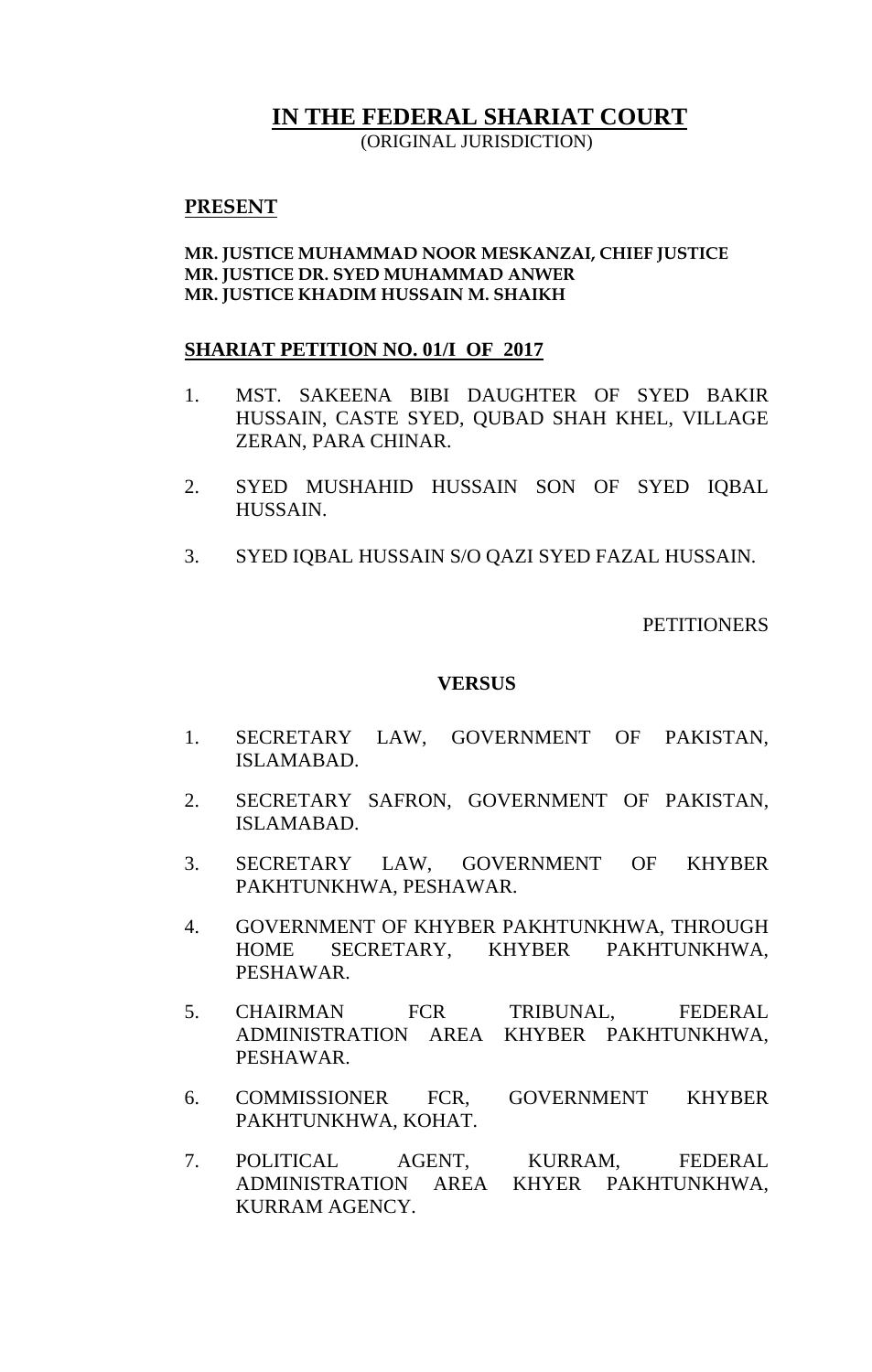- 8. ADDITIONAL DISTRICT MAGISTRATE, UPPER KURRAM PARACHINAR.
- 9. SYED IFTIKHAR HUSSAIN.
- 10. SYED TAHIR HUSSAIN (SONS OF SYED BAQAR HUSSAIN BOTH RESIDENT OF ZERAN QUBAD SHAH KHEL PARACHINAR.

## RESPONDENTS

| COUNSEL FOR THE PETITIONER                                                   | MR. KHANZADA AJMAL ZEB<br>KHAN, ADVOCATE. |
|------------------------------------------------------------------------------|-------------------------------------------|
| COUNSEL FOR THE STATE                                                        | SYED ASIF JALAL, AAG, KPK.                |
| DR. HAFIZ MUHAMMAD TUFAIL JURIS-CONSULT.                                     |                                           |
| DATE OF INSTITUTION<br>$\mathbf{r}$ . The set of $\mathbf{r}$<br>OF PETITION | 09.01.2017                                |
| DATE OF HEARING                                                              | 03.06.2021                                |
| DATE OF JUDGMENT                                                             | 25.10.2021                                |
| <b>DATE OF DECISION</b>                                                      | 25.10.2021                                |
|                                                                              |                                           |

**\*\*\*\*\***

#### **JUDGMENT:**

**DR. SYED MUHAMMAD ANWER, J:** The petitioners have filed Shariat Petition No.01-I of 2017 titled Mst. Sakeena Bibi, etc. Vs. Secretary Law, Government of Pakistan, etc., wherein the petitioners have challenged the concept of Swara / Vani as custom in Kurram Agency (erstwhile FATA) being repugnant to the injunctions of Islam. It is prayed in the petition that the custom of Swara / Vani be declared as null and void in rem being un-Islamic, unconstitutional, repugnant to the injunctions of Sharia and principles of natural justice. In addition to that, the petitioners have challenged the decision of Additional District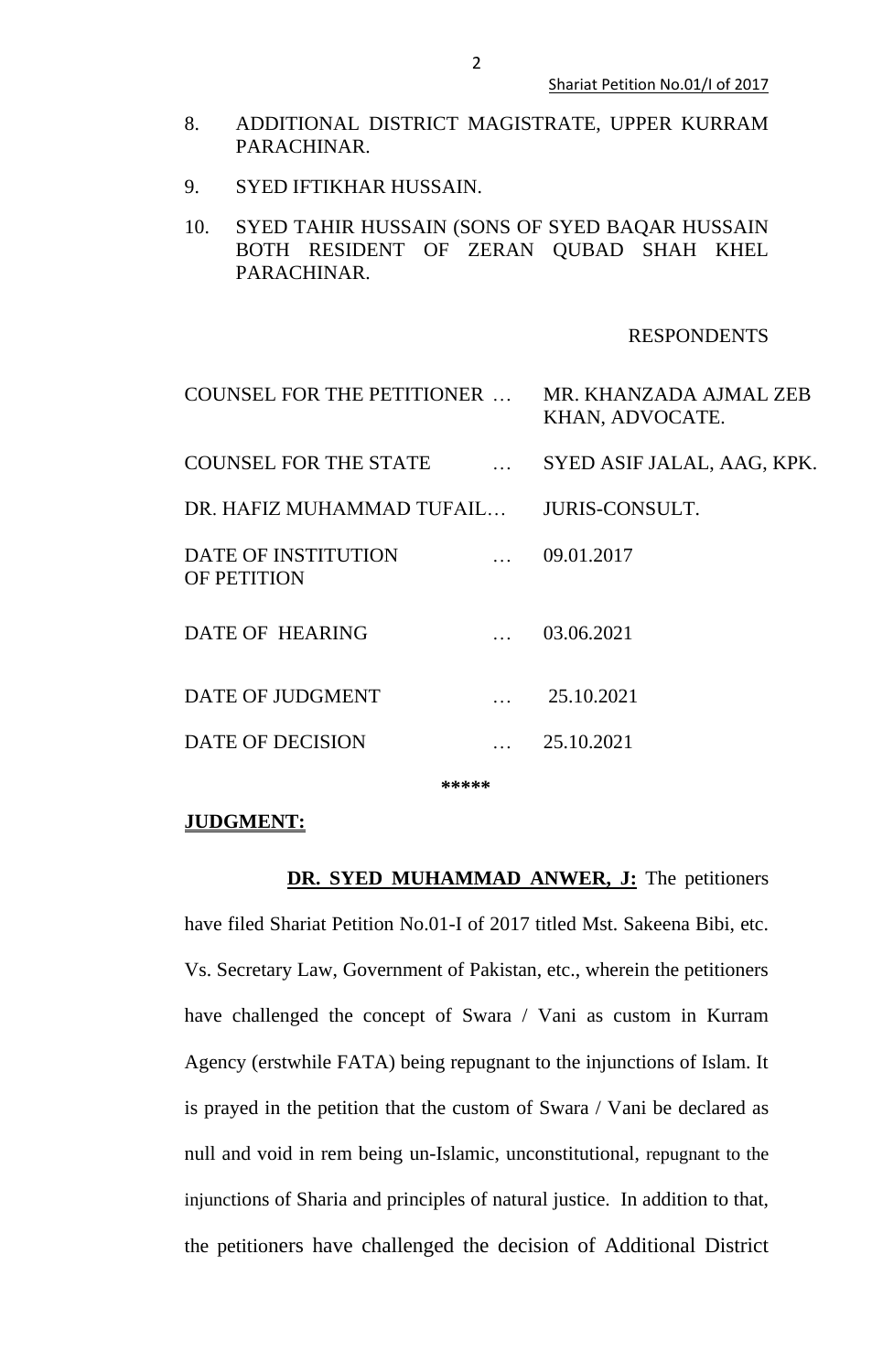Magistrate, Upper Kurram, Parachanar dated 07.12.2016 being repugnant to the injunctions of Islam.

**2.** The brief facts as stated in the petition are as follows:

**i)** Petitioner No.1/Mst. Sakeena Bibi, an adult Muslim girl, contracted Nikah with Syed Mushahid Hussain (petitioner No.2) in his house with her consent and freewill on 18.05.2015.

**ii)** That before the solemnization of Nikah on 18.05.2015, the parents of Syed Mushahid Hussain (petitioner No.2) formally asked the hand of Mst. Sakeena (petitioner No.1) for marriage but the request of the parents of petitioner No.2 was refused by the family of Mst. Sakeena. After refusal, the petitioner No.1 being *sui juris*, herself contracted the Nikah as per injunctions of Islam with her sweet will and full consent with petitioner No.2 on 18.05.2015. The family members of the petitioner No.1 did not like this act of Mst. Sakeena Bibi. Consequently, the brothers of petitioner No.1 alongwith Syed Nazeer Hussain, Syed Imdad Hussain, Syed Iqbal Hussain, Syed Ahmad Ali Shah and Syed Nijat Hussain came to the house of petitioner No.2 and took the petitioner No.1 (Mst. Sakeena Bibi) with them, with a promise that the said issue would be settled within a period of one month.

**3.** That for resolving the issue, a private jirga consisting of 05 elders of village Zeran was constituted. The said jirga delivered a verdict on 17.10.2015 but the said so-called decision of the jirga was not accepted

3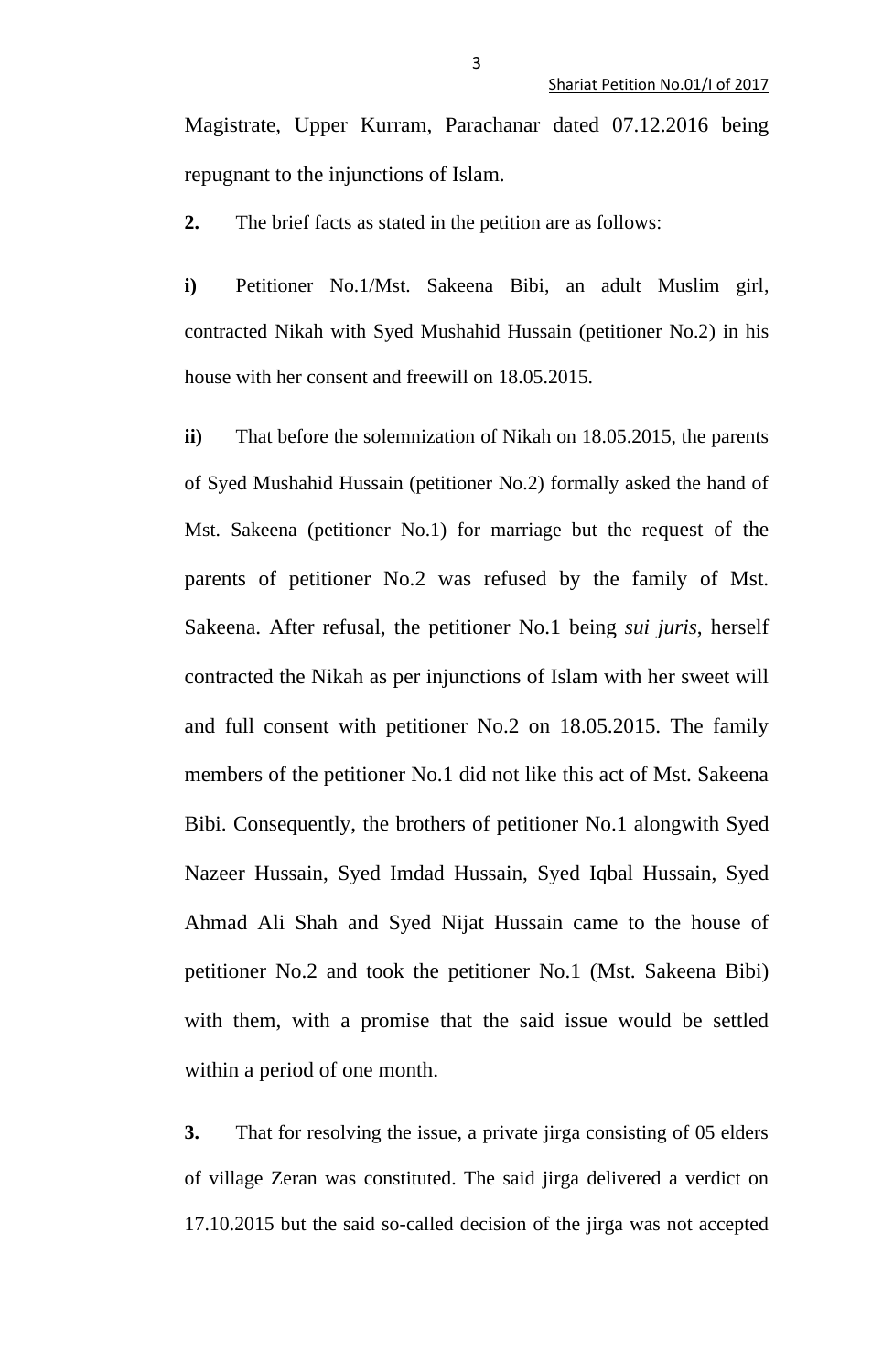by the petitioners. Subsequently, another private jirga was constituted by the parties at their own level consisting of two members which also gave a verdict but the same was also not accepted by the petitioners. Thereafter, another private jirga was formed but the parties could not reach at any settlement.

**4.** That on 06.06.2016 Iqbal Hussain father of the petitioner No.2 Syed Mushahid Hussain submitted an application to Additional District Magistrate under Section 8 of Frontier Crimes Regulation to refer the matter to Council of Elders in consequence of which the Council of Elders passed an order and decided the matter on 06.12.2016 as follows:

> "The Council of Elders submitted divided recommendations i.e. three on one side and one on the other side. The majority jirga member submitted recommendations vide page No.106,107, 108 and 111 and 112 of the case file declaring the earlier agreements arrived between the parties dated 17.10.2015 and dated 06.5.2016 as correct since Mst. Bibi Sakina went to the house of respondent taken into confidence by respondents son Syed Mushaid Hussain whereby whole responsibility rests on the shoulders of Syed Mushaid Hussain and according to Rewaj-e-Kurram para No.1 and 2 clause No.2. Respondent is bound to nominate daughter of respondent Syed Iqbal Hussain for marrying appellants cousin Syed Hussain s/o Syed Mir Abdul Hussain so as to convert the bitterness prevailing between appellants and respondents into a respectable relation to avoid future mis-happenings further recommending implementation of the agreements already arrived between the parties."

**5.** That the Additional District Magistrate vide its order dated 07.12.2016 declared the above said majority recommendations of jirga members in accordance of Rewaj-e-Kurram, i.e., a custom prevalent in Kurram Agency. Hence, accordingly passed the order in its agreement.

4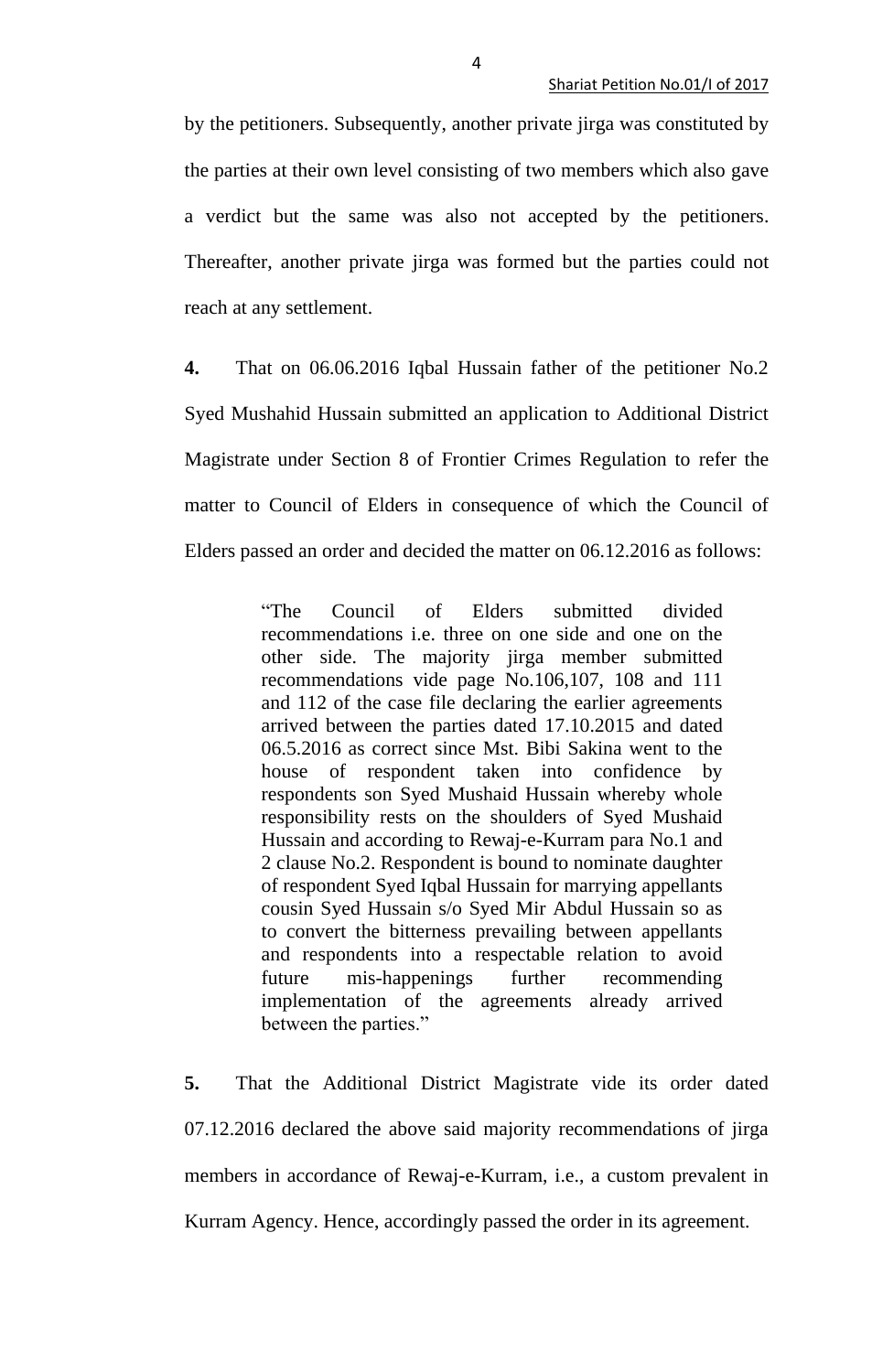**6.** The petitioner being seriously aggrieved by the concept of custom of Swara / Vani in Kurram Agency challenged the same before this Court being repugnant to the injunctions of Islam, the Constitution and principles of natural justice. They also prayed to set aside the decision of Additional District Magistrate, Kurram dated 07.12.2016 being repugnant to the injunctions of Islam.

**7.** The respondent No.4, the Government of Khyber Pakhtunkhwa in its reply stated that the verdict of jirga is against the Sharia Mohammadi in the instant case as the Nikah was solemnized by the mutual consent/agreement of both the parties. The respondent No.4 also stated in its reply that the Additional District Magistrate should have examined the case before agreeing with jirga proceedings.

**8.** The respondent No.4 also highlighted a fact that as per  $25<sup>th</sup>$ Constitutional Amendment FATA has been merged in the Khyber Pakhtunkhwa. Consequently, all laws have been extended to the merged districts including Kurram Agency of erstwhile FATA and courts have also been established there vide Act No.XXXVII of 2018.

**9.** We have heard the parties at length and perused the record. At the same time, during pendency of this Shariat Petition, 25<sup>th</sup> Constitutional Amendment was passed by the Parliament on 05.06.2018, whereby the erstwhile Federally Administration Tribunal Areas or (FATA) was merged into Khyber Pakhtunkhwa Province of Pakistan; hence, the legal and constitutional status of Kurram Agency is changed. One of the legal effects of the 25<sup>th</sup> Constitutional amendment was the complete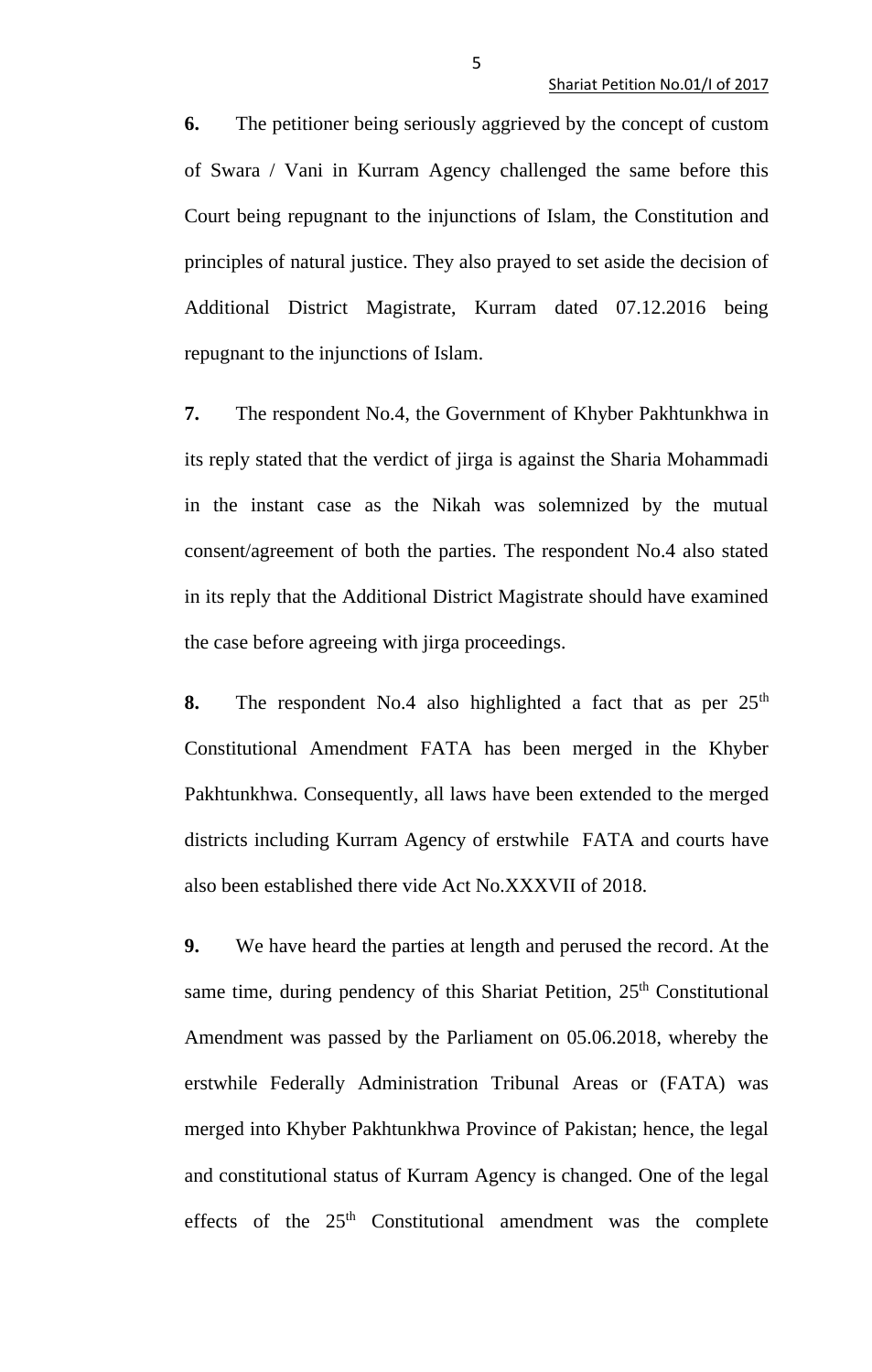abrogation of Frontier Crime Regulations (FCR) and extension of all the national laws as well as provincial laws of KPK, i.e., the areas which were previously falling within the territorial limits of FATA.

10. Similarly, in the light of  $25<sup>th</sup>$  Constitutional amendment the Hon'ble Supreme Court in its judgment dated 16.01.2019 passed in Constitution Petition No.24 of 2012 and Civil Petition No.773-P of 2018 has also held that:

> iv: since no individual or person in the name of a jirga/panchayat or under any other name can assume the jurisdiction of a civil or criminal court without any lawful authority; any order, decision or a direction issued by any such individual or group of persons is hereby declared illegal and against the spirit of the Constitution.

(Reference at page-32, Para No.21(iv), titled National Commission on Status of Women, etc. Vs. Government of Pakistan).

**11.** Above-mentioned changed legal scenario completely changed legal status of this petition because now the Section 310-A of the Pakistan Penal Code, 1860 is applicable in Kurram Agency, which states:

> 310A. Punishment for giving a female in marriage or otherwise in badal-e-sulh, wanni or swara:Whoever gives a female in marriage or otherwise compels her to enter into marriage, as badal-e-sulh, wanni, or swara or any other custom or practice under any name, in consideration of settling a civil dispute or a criminal liability, shall be punished with imprisonment of either description for a term which may extend to seven years but shall not be less than three years and shall also be liable to fine of five hundred thousand rupees."

**12.** That the custom of Swara or Vani, or any other custom or practice under any name in which the females are given as consideration for settling a civil dispute or criminal liability is clearly an un-Islamic, un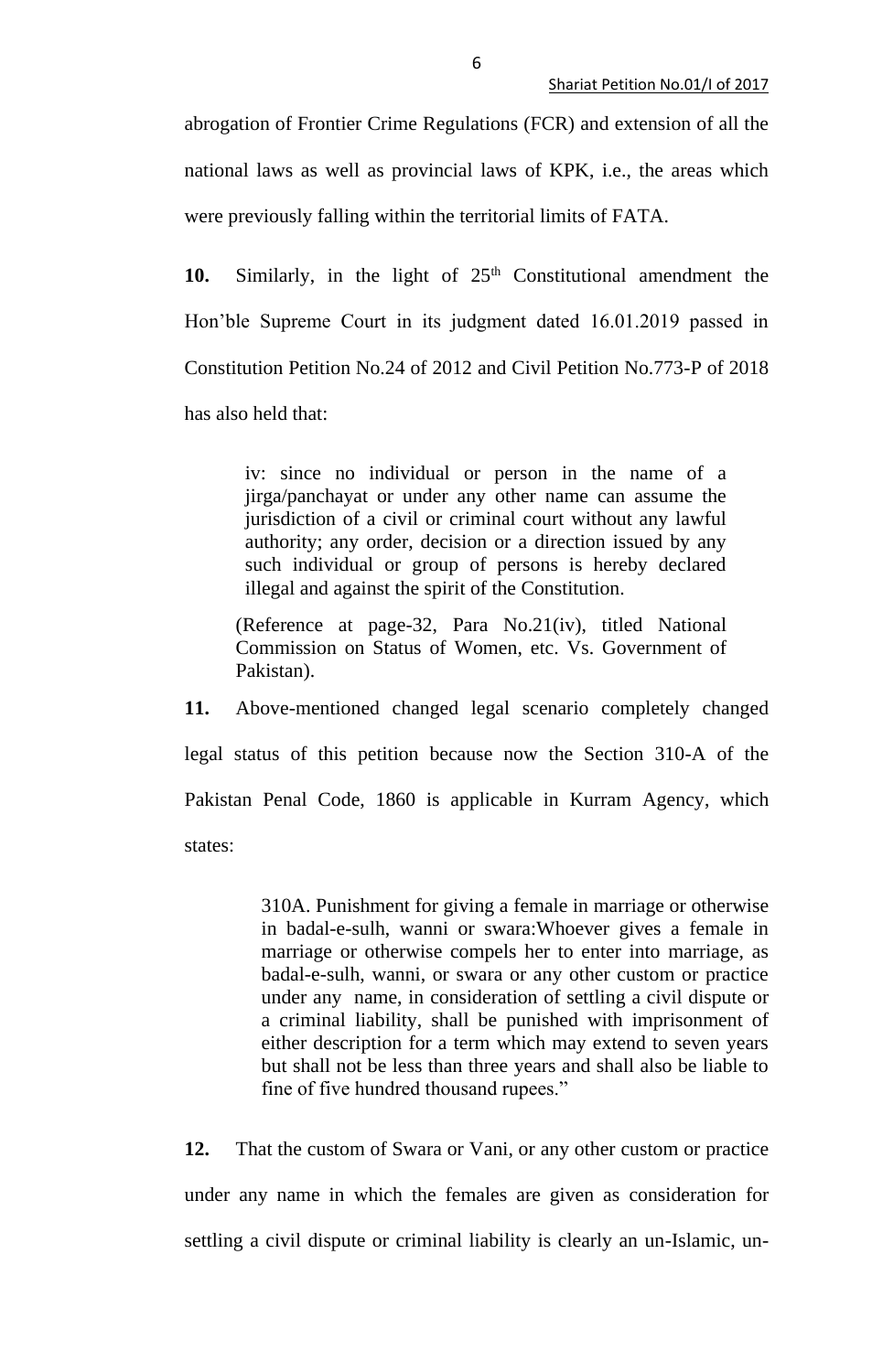constitutional and illegal practice which is punishable with imprisonment and fine in accordance with the Pakistan Penal Code.

**13.** This nefarious practice of Swara has been in vogue in different parts of Pakistan under different names and different pretexes; according to such practice girls or females are given and taken in Nikah or otherwise as consideration for compromise. This evil practice of forced marriages of girls in the name of compensation of murder, raping and settling of other disputes has been in prevalence in different parts of Pakistan by different names like vani, swara, sharam, khoon baha, sang chatti and karo-kari, etc. All such evil practices in which females are given in Nikah or otherwise to the victim party in the name of consideration for compromise or badal-i-sulh (بدل صلح) are un-Islamic and against the principles of Holy Quran and Sunnah for the following reasons irrespective of the fact whatever name they are called:

The Quran says in Surah Al-Fatir, Ayah-18:

وَََل َتزِرُ وَازِرَةٌ وِِّزْرَ اُخْرٰى No bearer will bear the burden of any other person.

In another Ayah Quran says:

 ۭ وَََل َتكْسِبُ كُلُّ َنفْسٍ اِاَل عََليَْهاۚ وَََل َتزِرُ وَازِرَةٌ وِِّزْرَ اُخْرٰي

"And every soul earns not [blame] except against itself, and no bearer of burdens will bear the burden of another."

(Surrah Al-Anaam, Ayah-164)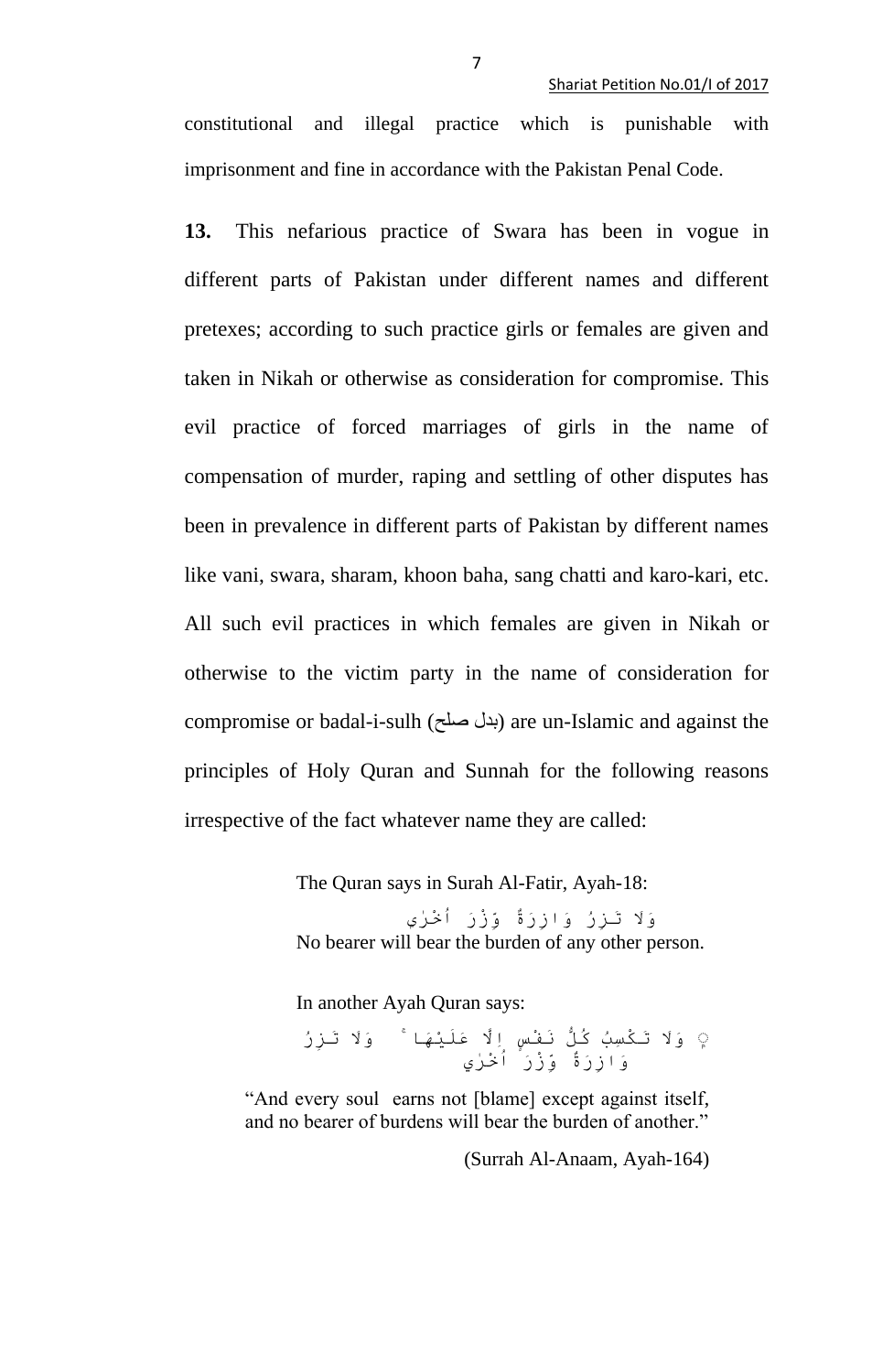This verse was revealed to end a similar social evil of pre-Islamic era or paigion period (زمانہ جا بلیہہ) of Arabia.

**a)** As stated by Muhammad Bin Abdullah Abu Bakar Al-Jassas in Al-Ahkam Al-Quran, that According to the jahiliyah tradition, a man was held responsible for a crime committed by his father, son or ally. The same has been done in different parts of Pakistan where females of the accused family are abused and targeted in the false name and pretext of consideration for compromise.

This principle or legal maxim given in the Quran was also elaborated by the Prophet (PBUH) in a Hadith narrated by Abu Dawood, in which a person came to the Prophet (PBUH) with his son. The Prophet (PBUH) asked; Is he your son? Being look-alike, the Prophet (PBUH) asked again and the person replied the same. Then the Prophet (PBUH) commanded that

| <u>"أَمَا إِنَّهُ لَا يَجْنِي عَلَيْكَ وَلَا تَجْنِي عَلَيْهِ وَقَرَأَ</u><br>رَسُولُ اللَّهِ صَلّى اللَّهُ عَلَيْهِ وَسَلّمَ وَلَا تَزِرُ وَازِرَةُ<br>وِزْرَ أَخْرَى" |  |  |  |  |
|-------------------------------------------------------------------------------------------------------------------------------------------------------------------------|--|--|--|--|
|                                                                                                                                                                         |  |  |  |  |
|                                                                                                                                                                         |  |  |  |  |
| (سنن ابی                                                                                                                                                                |  |  |  |  |

**داؤد( کتاب الديات، باب َل ُيؤخُذ أحٌد بجَرِيرةِ أحَد،ٍ حديث نمبر: 4495**

He (صلَّى الله عليہ وآلہ وسلَّم) then said: He (your son) will not bring evil on you, nor will you bring evil on him (upon your son). The Apostle of Allah (وسلم وآلہ وسلم) recited the verse: "No bearer of burdens can bear the burden of another." [Emphasis added]

آپ)صلی ہللا علیہ وآلہ وسلم(نے فرمایا کہ خبردار نہ تو اس کے گناہ پر اور نہ وہ تیرے گناہ پر پکڑا جائے گا اور رسول ہللا )صلی ہللا علیہ وآلہ وسلم) نے یہ آیت پڑھی۔ (وَلَا تَـَزِرُ وَازِرَةٌ وَزْرَ اَخْرٰى) 35 ۔ فاطر  $\overline{18}$  ) کہ کوئی انسان کسی دوسرے کے گناہ کا بوجھ نہیں اٹھائے گا۔

**b)** This maxim of criminal justice is so important that it was stressed upon by the Prophet (BPUH) in his last sermon also, as narrated by Tirmizi in Kitab ul Fitan: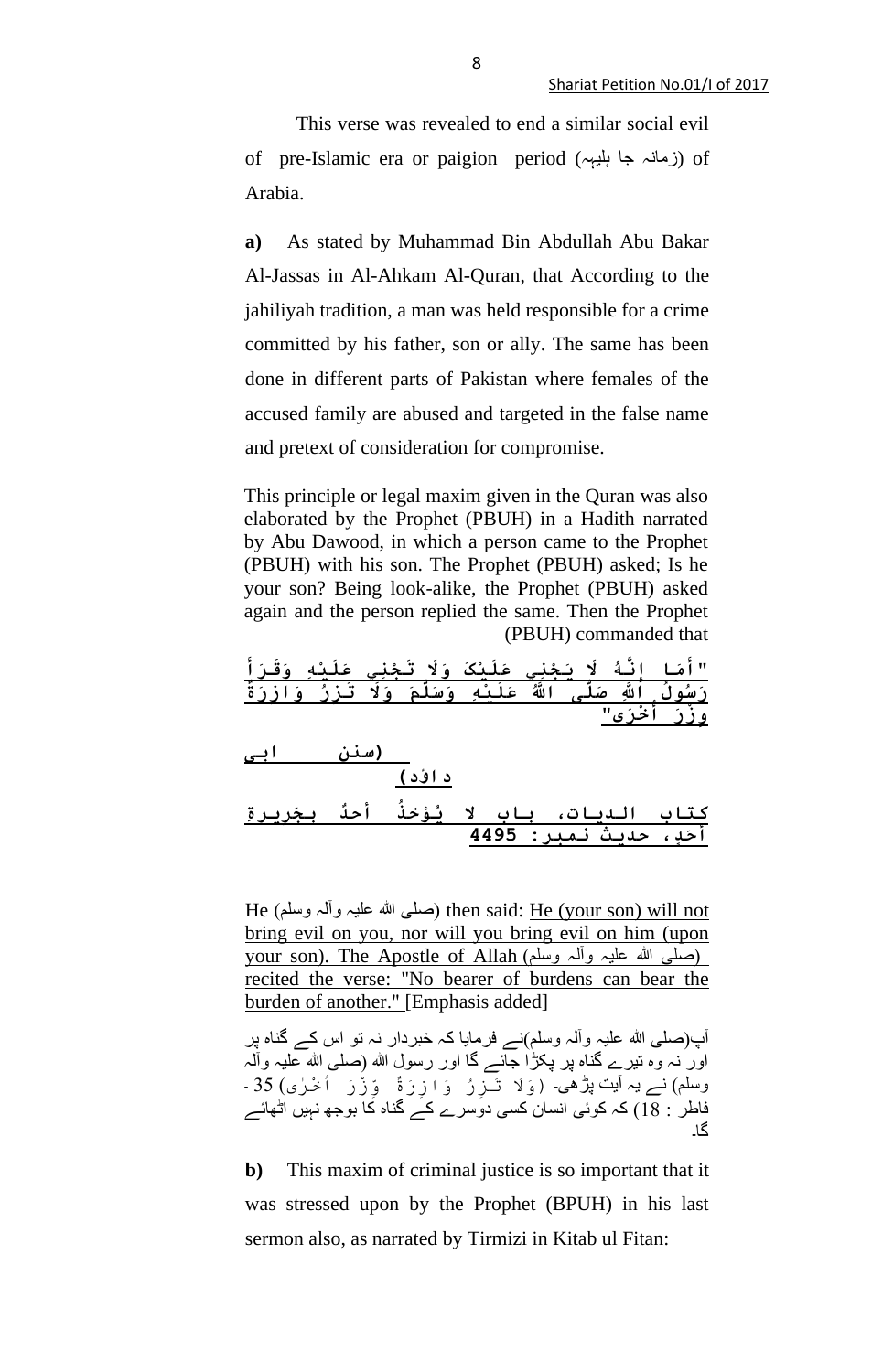أَََل ََل َيجْنِي جَانٍ إِاَل عََلى َنفْسِهِ ، أَََل ََل َيجْنِي جَانٍ عََلى وََلدِهِ ، وَََل َموُْلوٌد عََلى وَاِلدِهِ "

(سنن ترمذی کتاب الفتن)

Indeed, no one commits a crime except against himself. Indeed none commits a crime for which his son is accountable, nor does a child commit a crime for which his father is held accountable.

- جان لو کہ انسان کے جرم کا وبال اس پر ہے- سن لو، انسان کے جرم کا وبال نہ اس کے اوالد پر ہے اور نہ باپ پر- ۔

**c)** The Prophet (PBUH) in a Hadith clearly sets the outline for settling any feud or for entering into a compromise to end any feud or dispute. The Hadith is narrated in Sunnan Abu Daud as follows:

صيب بِقَتلٍ أو خَبْل،ِ فإِّنُه يختارُ إحدى "من أُ ثالث:ٍ إاما أن يقتصا، وإما أن يعفو،َ وإاما أن يأخَُذ الديَة، فإن أراد الرابعة فخذوا على َيَديه،ِ ومن اعتدى َبعَْد ذِلكَ فله عذاب أليم".

**سنن َلبي داؤد: کتاب الديات: بابُ األمامِ يأمرُ بالعفو في الدم،ِ حديث نمبر:** 4496 –

If a relative of anyone is killed, or if he suffers khabl, which means a wound, he may choose one of the three things: he may retaliate, or forgive, or receive compensation. But if he wishes a fourth (i.e. something more), hold his hands. After this whoever exceeds the limits shall be in grave penalty.

" جس شخص کو ) اپنے کسی رشتہ دار کے ( قتل ہونے ، یا زخمی ہونے کی تکلیف پہنچی ہو اسے تین میں سے ایک چیز کا اختیار ہو گا : یا تو قصاص لے لے ، یا معاف کر دے ، یا دیت لے لے ، اگر وہ ان کے عالوہ کوئی چوتھی بات کرنا چاہے تو اس کا ہاتھ پکڑ لو ، اور جس نے ان ) اختیارات ) میں زیادتی کی تو اس کے لیے درد ناک عذاب ہے " ۔

أبو داود (حدیث نمبر ٤٤٩٦)، وابن ماجه (٢٦٢٢)، وأحمد (١٦٣٧٥)

**14.** On the basis of these Quranic verses and Ahadith all or any such evil practice of this type, which is being conducted by any segment of our society anywhere in Pakistan and is called by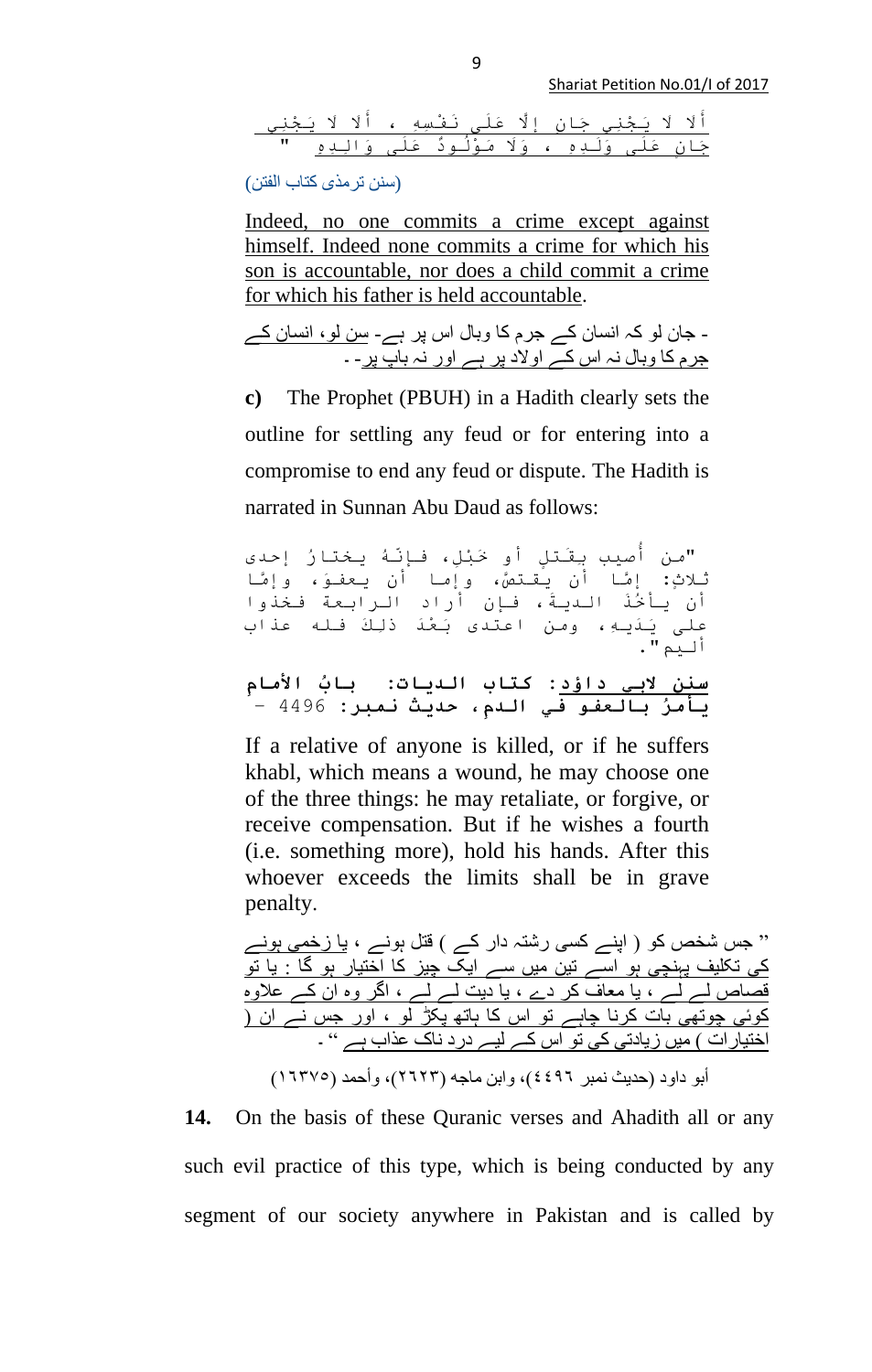different names in different parts of the country like Swara or Vani, etc., or is given any other name under any garb or pretext of custom or tradition is un-Islamic and against the injunctions of Quran and Sunna. There is a consensus of all the Muslim Jurist on this issue.

**15.** To eradicate this self-imposed menace from the society the government has amended Pakistan Penal Code (P.P.C.) by inserting the amended section of 310-A, P.P.C., vide Criminal Law Third Amendment Act 2011 which is reproduced as under:--

## **"310-A. Punishment for giving a female in marriage or otherwise in 'badict-e-sulh', wanni or Swara:**

"Whoever gives a female in marriage or otherwise compels her to enter into marriage, 'badal-e-sulh', wanni, or swara or any other custom or practice under any name, in consideration of settling a civil dispute or a criminal liability, shall be punished with imprisonment of either description for a term which may extend to seven years but shall not be less than three years and shall also be liable to fine of five hundred thousand rupees."

## **(Mohammad Sultan and another Vs. The State and another (2013 PCr.L.J. 950)**

(underline supplied)

Prior to that, Government of Pakistan followed a draft of the Council of Islamic Ideology and amended Section 310 of PPC, 1860 in addition to some other amendments to eradicate this social evil of our society. Subsequently, vide Criminal Law (Amendment) Act (1 of 2005) through which a proviso was inserted in Section 310(1) to bring clarity in law by stating: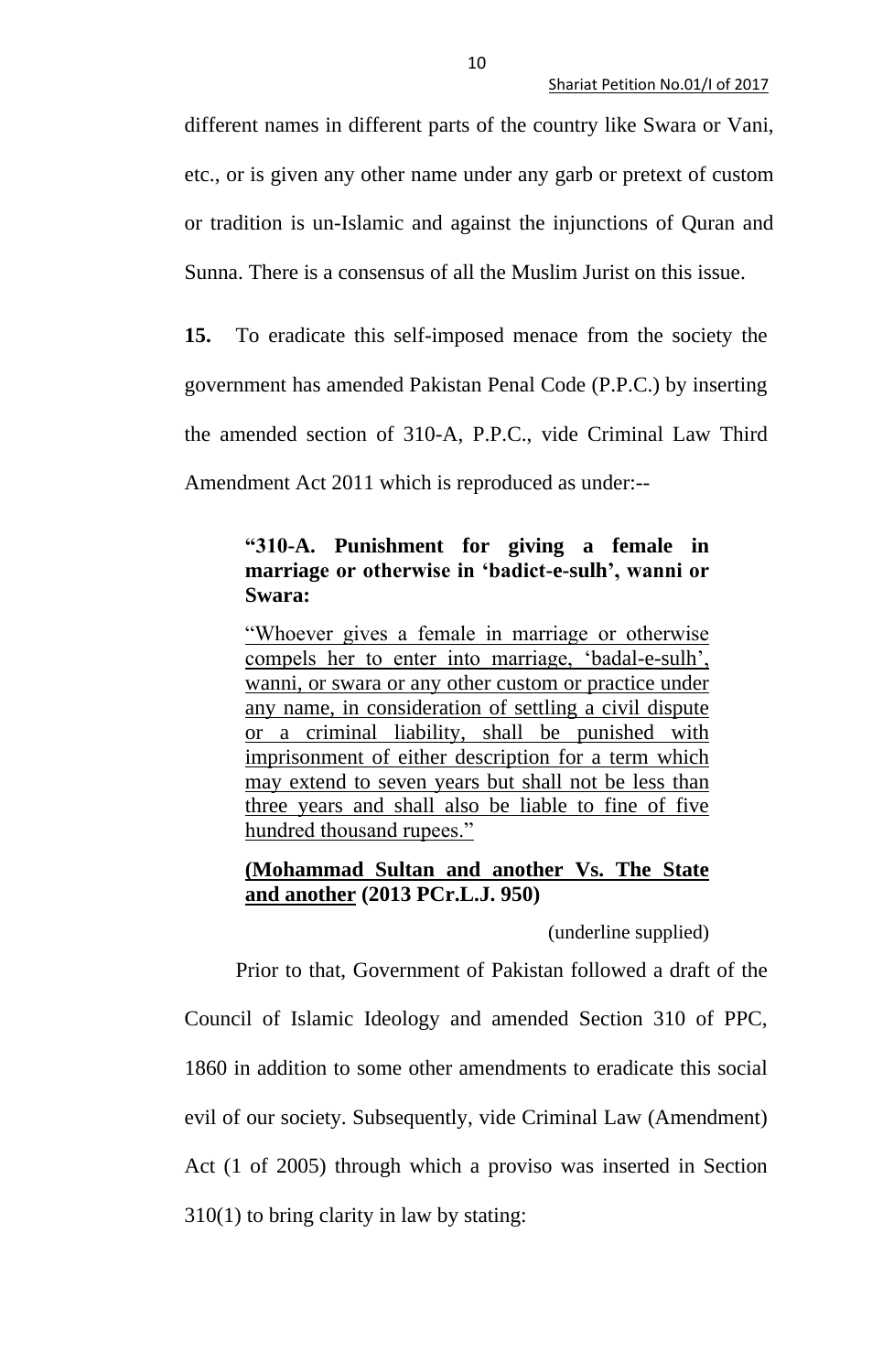"Provided that a female shall not be given in marriage or otherwise in badal-i-sulh"

[Ref: Banning the tradition of Vani (giving female as consideration for compromise) Report No.51 page-169 to 175 Law & Justice Commission of Pakistan, Report No.36 to 53.

According to Shariah Badal-i-Sulah can only be a property moveable or immoveable which is accordingly explained in an Explanation to Section 310 PPC which states as:

> "Explanation:-- In this section Badal-i-sulh means the mutually agreed compensation according to Shari'ah to be paid or given by the offender to a wali in cash or in kind or in the form of moveable or immoveable property."

**16.** For the reasons stated herein above and after the promulgation of  $25<sup>th</sup>$  Constitutional amendment resultantly the erstwhile Federally Administration Tribunal Areas has already been merged into Khyber Pakhtunkhwa Province of Pakistan. Consequently, the constitutional and legal status of the Kurram Agency is changed. The Frontier Crime Regulations are abrogated from FATA, Pakistan Penal Code, 1860 and other laws are now applicable in that area. Hence, the instant petition is accordingly disposed of.

## **JUSTICE DR. SYED MUHAMMAD ANWER**